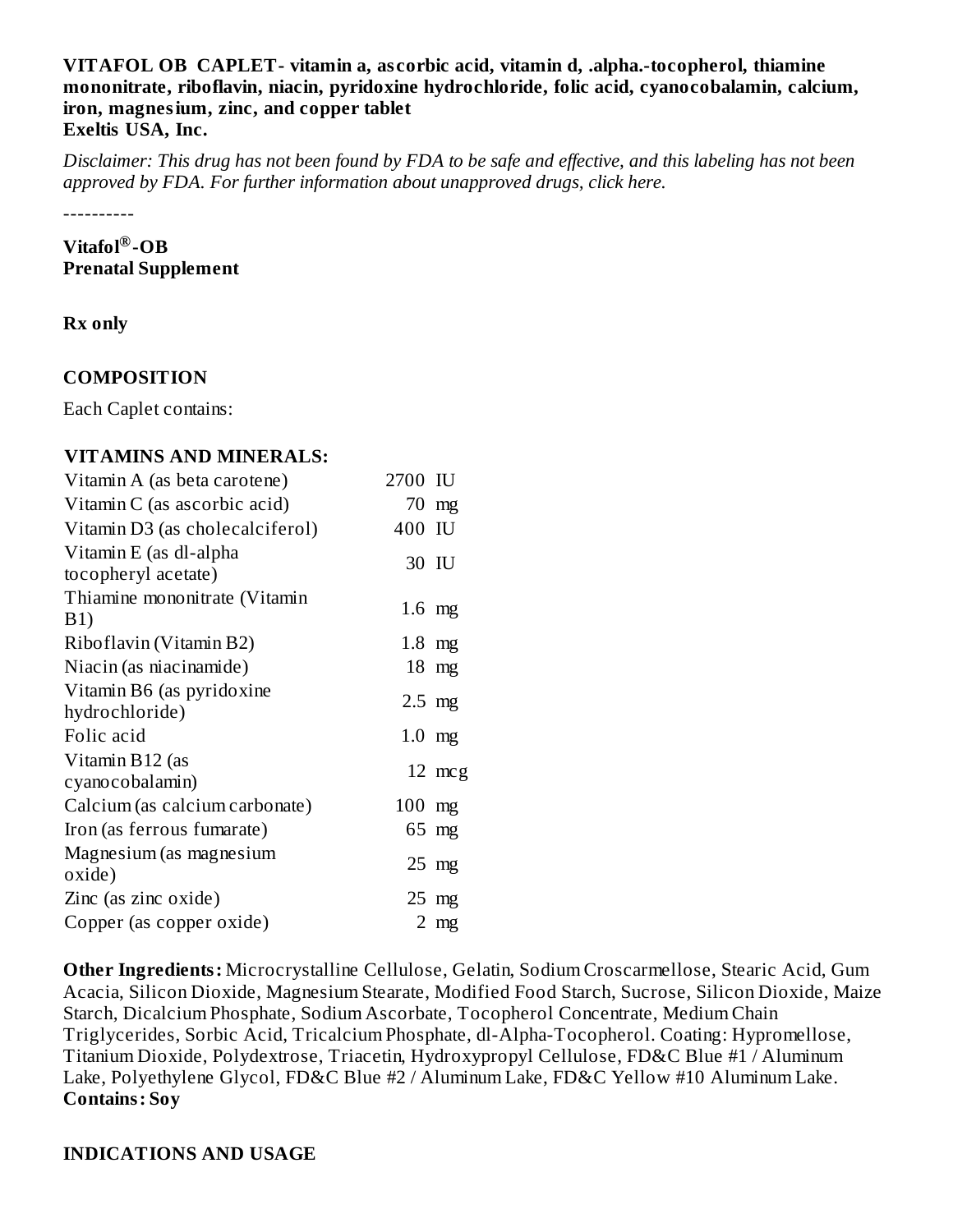Vitafol $^{\circledR}$ -OB is indicated to provide vitamin, mineral, supplementation prior to conception, throughout pregnancy, and during the postnatal period for the lactating and non-lactating mother.

## **CONTRAINDICATIONS**

Vitafol $^{\circledR}$ -OB is contraindicated in patients with hypersensitivity to any of its components or color additives.

Folic acid is contraindicated in patients with untreated and uncomplicated pernicious anemia, and in those with anaphylactic sensitivity to folic acid.

Iron therapy is contraindicated in patients with hemochromatosis and patients with iron storage disease or the potential for iron storage disease due to chronic hemolytic anemia (e.g., inherited anomalies of hemoglobin structure or synthesis and/or red cell enzyme deficiencies, etc.), pyridoxine responsive anemia, or cirrhosis of the liver.

Cyanocobalamin is contraindicated in patients with sensitivity to cobalt or to cyanocobalamin (vitamin B-12).

#### **WARNING**

Accidental overdose of iron-containing products is a leading cause of fatal poisoning in children under 6. Keep this product out of the reach of children. In case of accidental overdose, call a doctor or a Poison Control Center immediately.

#### **WARNINGS/PRECAUTIONS**

Vitamin D supplementation should be used with caution in those with hypercalcemia or conditions that may lead to hypercalcemia such as hyperparathyroidism and those who form calcium-containing kidney stones. High doses of vitamin D can lead to elevated levels of calcium that reside in the blood and soft tissues. Bone pain, high blood pressure, formation of kidney stones, renal failure, and increased risk of heart disease can occur.

Prolonged use of iron salts may produce iron storage disease.

Folic acid, especially in doses above 0.1 mg daily, may obscure pernicious anemia, in that hematologic remission may occur while neurological manifestations remain progressive.

The use of folic acid doses above 1 mg daily may precipitate or exacerbate the neurological damage of vitamin B12 deficiency.

Avoid Overdosage. Keep out of the reach of children.

#### **DRUG INTERACTIONS**

High doses of folic acid may result in decreased serum levels of the anticonvulsant drugs.

Vitamin D supplementation should not be given with large amounts of calcium in those with hypercalcemia or conditions that may lead to hypercalcemia such as hyperparathyroidism and those who form calcium-containing kidney stones.

Zinc can inhibit the absorption of certain antibiotics; take at least 2 hours apart to minimize interactions.

Consult appropriate references for additional specific vitamin-drug interactions.

#### **Information for Patients**

Patients should be counseled to disclose all medical conditions, including use of all medications, vitamins and supplements, pregnancy, and breast-feeding.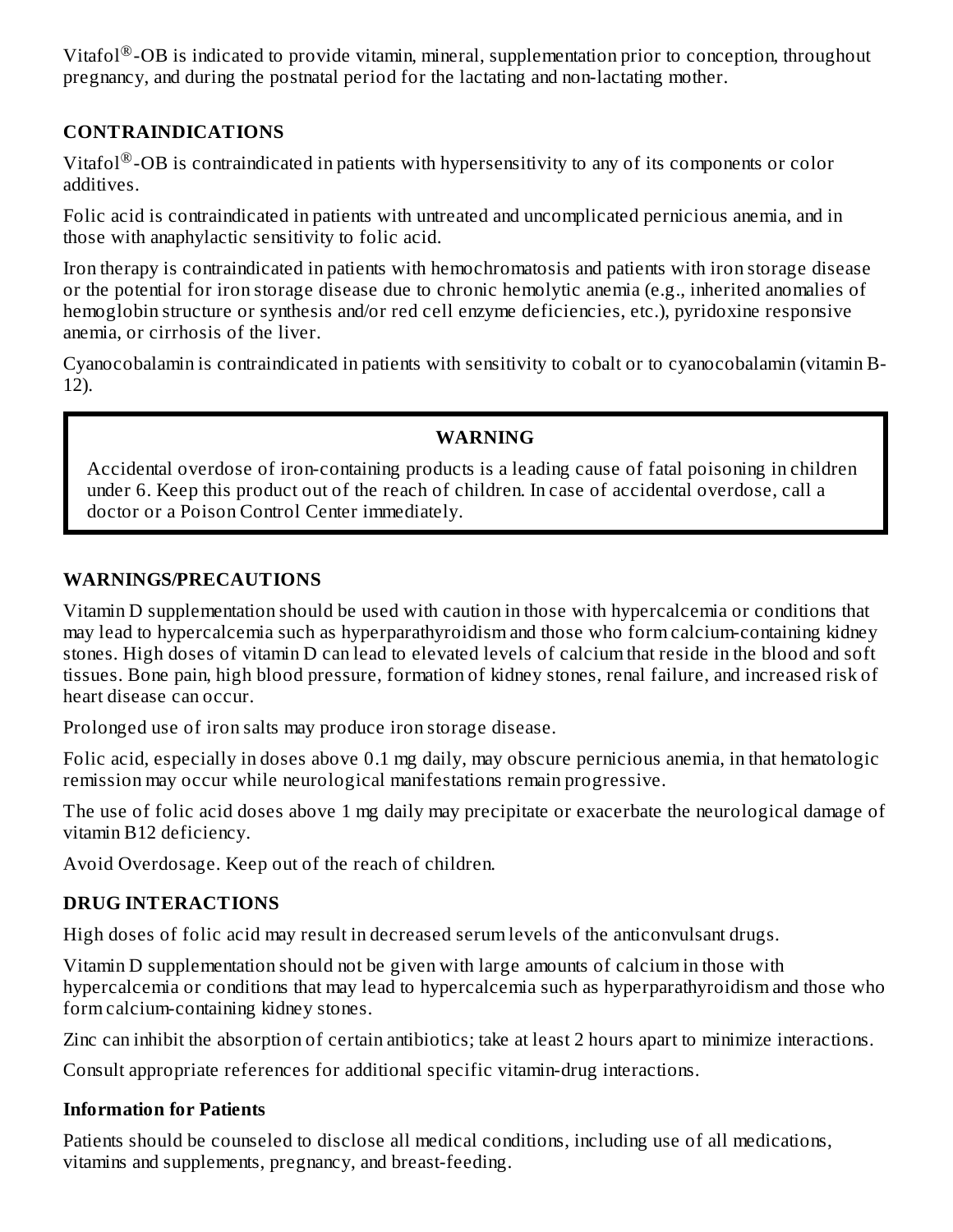#### **Pediatric Us e**

Not for pediatric use.

## **ADVERSE REACTIONS**

Adverse reactions have been reported with specific vitamins and minerals, but generally at doses substantially higher than those in Vitafol®-OB. Allergic reactions have been reported with some forms of Gum Acacia to include respiratory problems and skin lesions.

## **DOSAGE AND ADMINISTRATION**

Before, during and after pregnancy, one caplet daily, or as directed by a physician.

## **HOW SUPPLIED**

Vitafol $^\circledR$ -OB is available as a light blue caplet, debossed EV0079. Available in Box of Unit-Dose pack of 100 (NDC 0642-0079-12) and as professional samples (0642-0079-03).

Store at room temperature, approximately 15°-30°C (59°-86°F), avoid excessive heat and moisture.

Rx

**Dis ributed by: Exeltis USA, Inc. Florham Park, NJ 07932** 1-877-324-9349 www.exeltisusa.com ©2015 Exeltis USA, Inc.

U.S. PATENT NO. 6,814,983; 7,390,509

Vitafol $^{\circledR}$  is a trademark of Exeltis USA, Inc.

REV. October 2015

## **PRINCIPAL DISPLAY PANEL - 100 Caplet Carton**

0642-0079-12

**Vitafol -OB ®** Prenatal Supplement

10 X 10 UNIT DOSE PACK **100 CAPLETS**

**R x**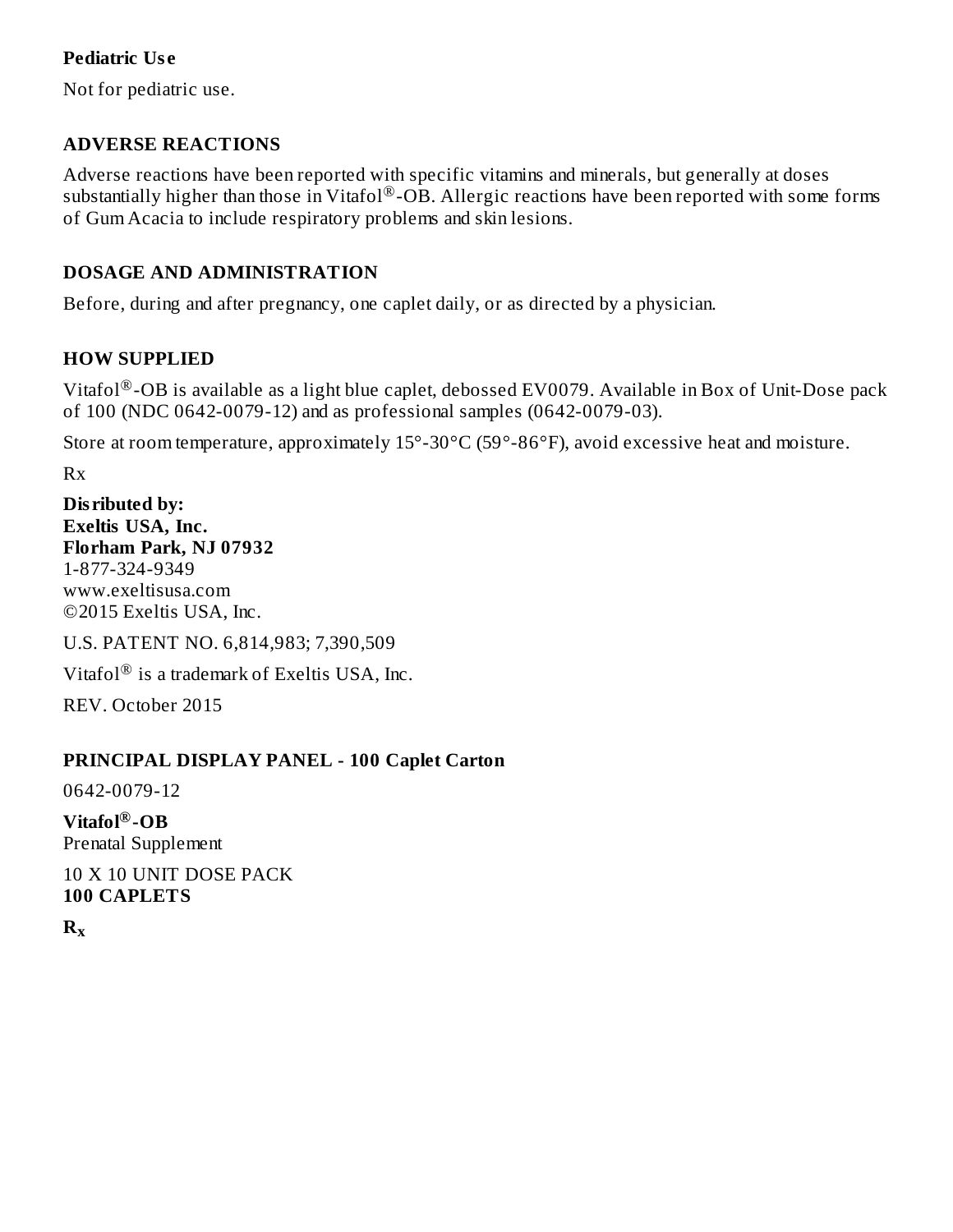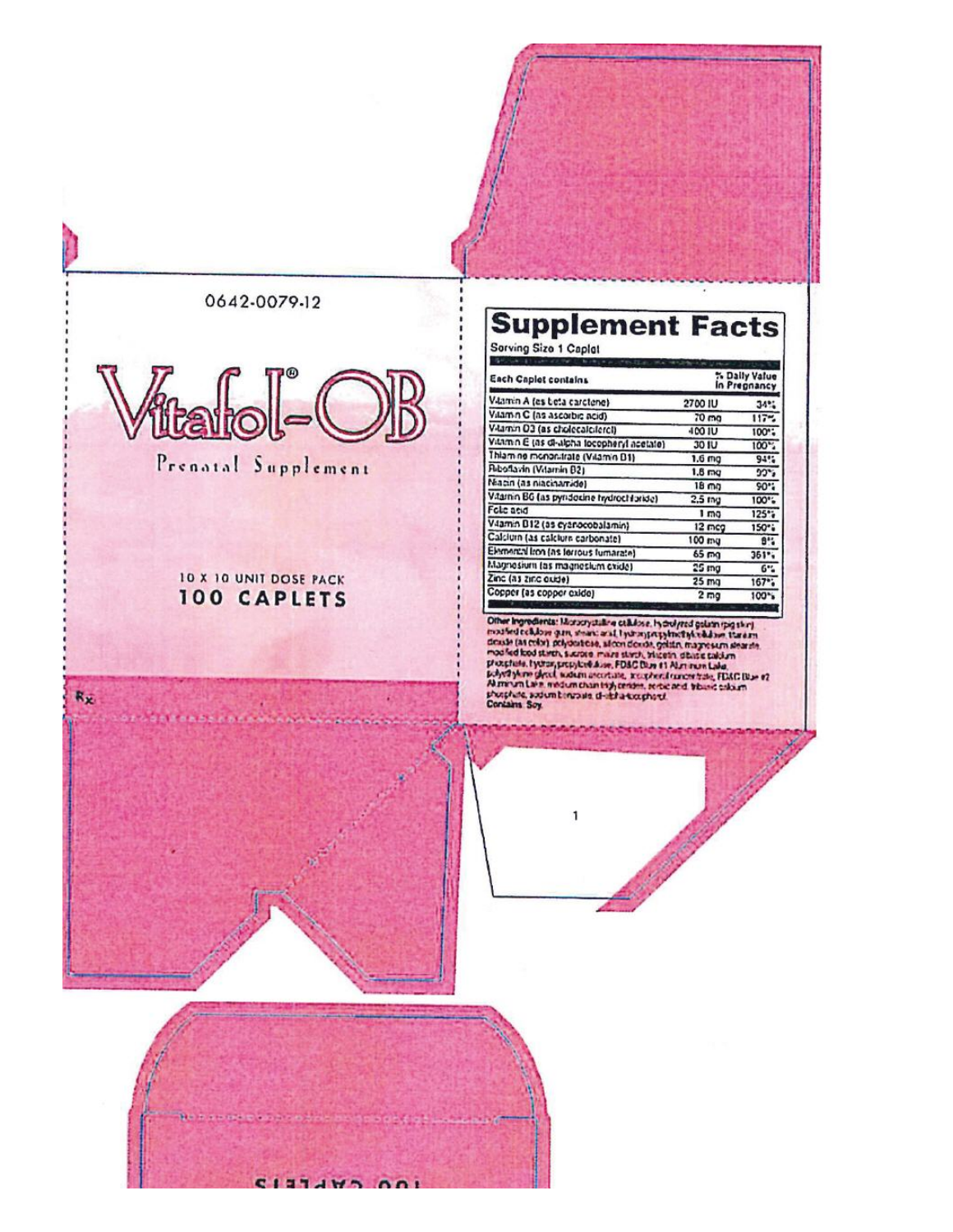

# **VITAFOL OB CAPLET**

vitamin a, ascorbic acid, vitamin d, .alpha.-tocopherol, thiamine mononitrate, riboflavin, niacin, pyridoxine hydrochloride, folic acid, cyanocobalamin, calcium, iron, magnesium, zinc, and copper tablet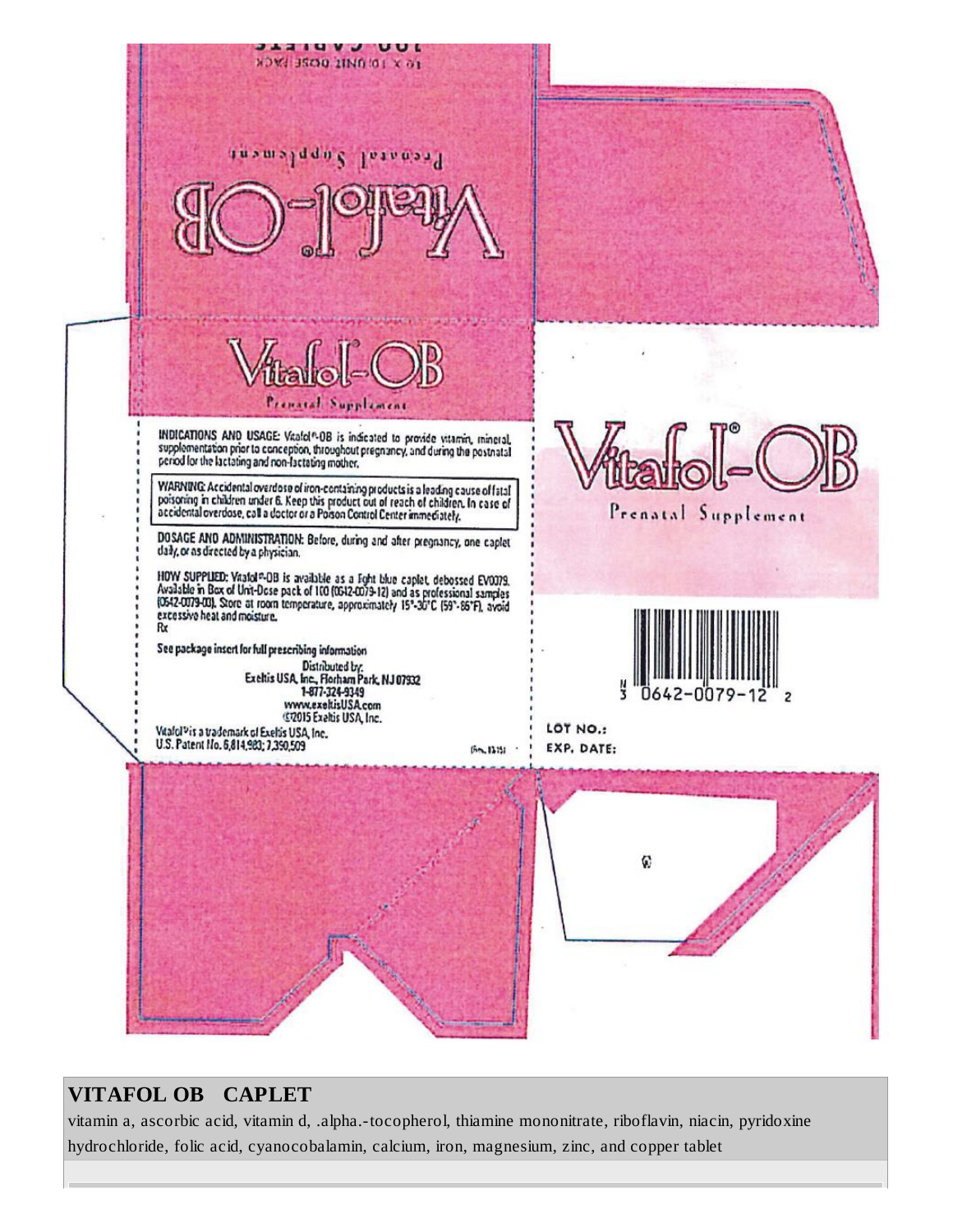| <b>Product Information</b>     |                         |                    |               |  |
|--------------------------------|-------------------------|--------------------|---------------|--|
| Product Type                   | HUMAN PRESCRIPTION DRUG | Item Code (Source) | NDC:0642-0079 |  |
| <b>Route of Administration</b> | ORAL                    |                    |               |  |
|                                |                         |                    |               |  |

| <b>Active Ingredient/Active Moiety</b>                                       |                             |                   |  |  |
|------------------------------------------------------------------------------|-----------------------------|-------------------|--|--|
| <b>Ingredient Name</b>                                                       | <b>Basis of Strength</b>    | <b>Strength</b>   |  |  |
| Vitamin A (UNII: $81G40H8B0T$ ) (Vitamin A - UNII: $81G40H8B0T$ )            | Vitamin A                   | 2700 [iU]         |  |  |
| Ascorbic Acid (UNII: PQ6CK8PD0R) (Ascorbic Acid - UNII:PQ6CK8PD0R)           | Ascorbic Acid               | 70 mg             |  |  |
| Vitamin D (UNII: 9 VU1KI44GP) (Cholecalciferol - UNII:1C6 V77QF41)           | Vitamin D                   | 400 [iU]          |  |  |
| .Alpha.-Tocopherol (UNII: H4N855PNZ1) (.Alpha.-Tocopherol - UNII:H4N855PNZ1) | .Alpha.-Tocopherol          | 30 [iU]           |  |  |
| Thiamine Mononitrate (UNII: 8K0I04919X) (Thiamine Ion - UNII:4ABT0J945J)     | Thiamine                    | $1.6$ mg          |  |  |
| Riboflavin (UNII: TLM2976OFR) (Riboflavin - UNII:TLM2976OFR)                 | Ribo flavin                 | $1.8$ mg          |  |  |
| Niacin (UNII: 2679 MF687A) (Niacin - UNII:2679 MF687A)                       | Niacin                      | $18$ mg           |  |  |
| Pyridoxine Hydrochloride (UNII: 68Y4CF58BV) (Pyridoxine - UNII:KV2JZ1BI6Z)   | Pyrido xine Hydro chlo ride | $2.5$ mg          |  |  |
| Folic Acid (UNII: 935E97BOY8) (Folic Acid - UNII:935E97BOY8)                 | Folic Acid                  | $1 \,\mathrm{mg}$ |  |  |
| Cyanocobalamin (UNII: P6YC3EG204) (Cyanocobalamin - UNII:P6YC3EG204)         | Cyanocobalamin              | 12 <sub>ug</sub>  |  |  |
| Calcium (UNII: SY7Q814VUP) (Calcium - UNII:SY7Q814VUP)                       | Calcium                     | $100$ mg          |  |  |
| Iron (UNII: E1UOL152H7) (Iron - UNII:E1UOL152H7)                             | Iro n                       | $65$ mg           |  |  |
| Magnesium (UNII: I38 ZP9992A) (Magnesium - UNII: I38 ZP9992A)                | Magnesium                   | $25 \text{ mg}$   |  |  |
| Zinc (UNII: J41CSQ7QDS) (Zinc - UNII:J41CSQ7QDS)                             | Zinc                        | $25$ mg           |  |  |
| Copper (UNII: 789U1901C5) (Copper - UNII:789U1901C5)                         | Copper                      | $2$ mg            |  |  |

| <b>Inactive Ingredients</b>                                            |          |  |  |
|------------------------------------------------------------------------|----------|--|--|
| <b>Ingredient Name</b>                                                 | Strength |  |  |
| MICRO CRYSTALLINE CELLULO SE (UNII: OP1R32D61U)                        |          |  |  |
| Stearic Acid (UNII: 4ELV7Z65AP)                                        |          |  |  |
| Croscarmellose Sodium (UNII: M28OL1HH48)                               |          |  |  |
| Gelatin, Unspecified (UNII: 2G86QN327L)                                |          |  |  |
| <b>ANHYDRO US DIBASIC CALCIUM PHOSPHATE (UNII: L11K75P92J)</b>         |          |  |  |
| Silicon Dioxide (UNII: ETJ7Z6XBU4)                                     |          |  |  |
| Modified Corn Starch (1-Octenyl Succinic Anhydride) (UNII: 461P5CJN6T) |          |  |  |
| Sucrose (UNII: C151H8 M554)                                            |          |  |  |
| Starch, Corn (UNII: O8232NY3SJ)                                        |          |  |  |
| Sodium Ascorbate (UNII: S033EH8359)                                    |          |  |  |
| Tocopherol (UNII: R0ZB2556P8)                                          |          |  |  |
| Magnesium Stearate (UNII: 70097M6I30)                                  |          |  |  |
| Titanium Dioxide (UNII: 15FIX9V2JP)                                    |          |  |  |
| Acacia (UNII: 5C5403N26O)                                              |          |  |  |
| POLYETHYLENE GLYCOL, UNSPECIFIED (UNII: 3WJQ0SDW1A)                    |          |  |  |
| Medium-Chain Triglycerides (UNII: C9H2L21V7U)                          |          |  |  |
| Sorbic Acid (UNII: X045WJ989B)                                         |          |  |  |
| Tricalcium Phosphate (UNII: K4C08XP666)                                |          |  |  |
| .Alpha.-Tocopherol, DL- (UNII: 7QWA1RIO01)                             |          |  |  |
| HYPROMELLOSE, UNSPECIFIED (UNII: 3NXW29V3WO)                           |          |  |  |
| Polydextrose (UNII: VH2XOU12IE)                                        |          |  |  |
| Triacetin (UNII: XHX3C3X673)                                           |          |  |  |
| HYDRO XYPROPYL CELLULOSE (1600000 WAMW) (UNII: RFW2ET671P)             |          |  |  |